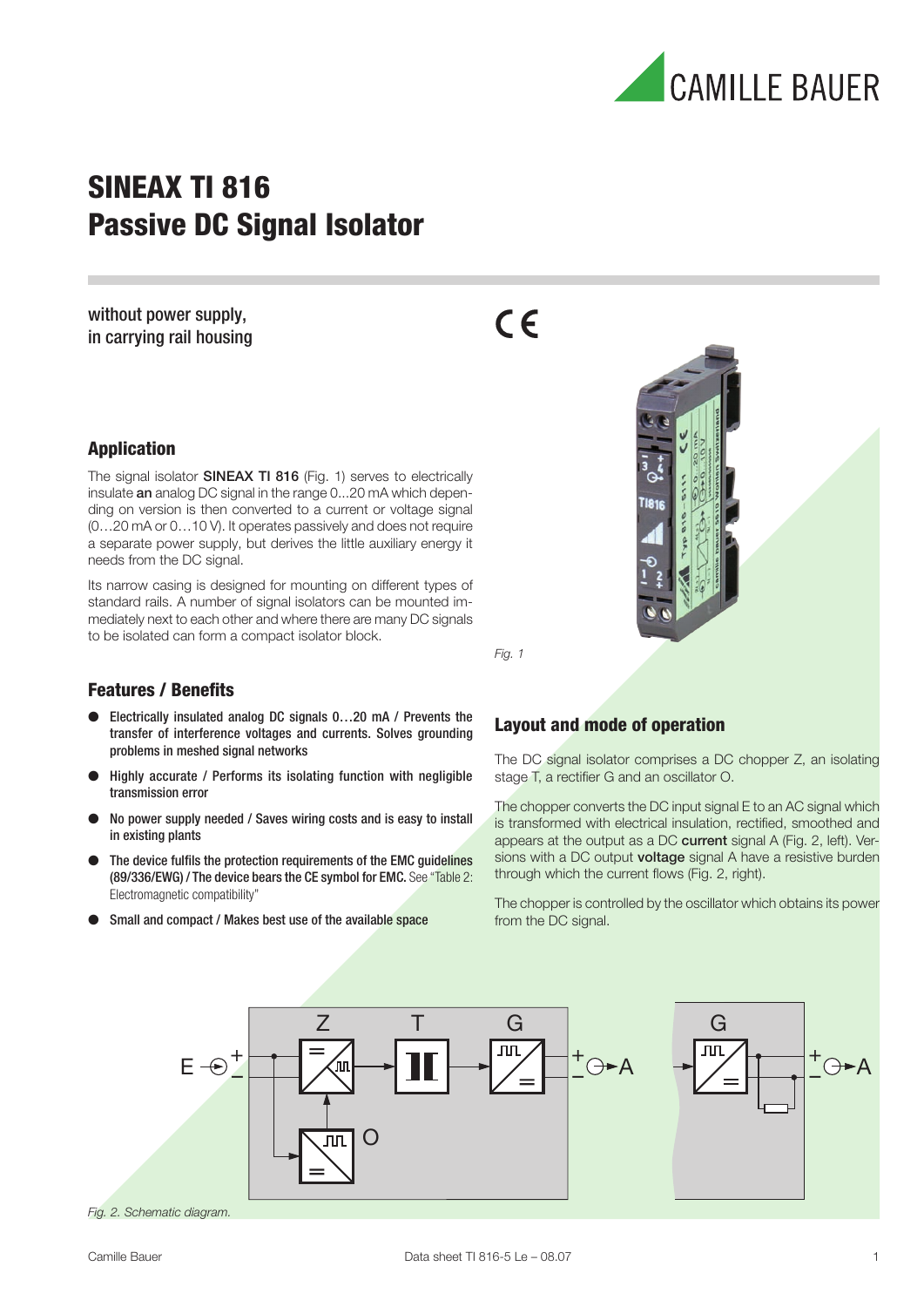# SINEAX TI 816 Passive DC Signal Isolator

i.

| <b>Technical data</b>                |                                                                                                                                                                            | Mounting:                                                            | Snapping                                               |
|--------------------------------------|----------------------------------------------------------------------------------------------------------------------------------------------------------------------------|----------------------------------------------------------------------|--------------------------------------------------------|
|                                      |                                                                                                                                                                            |                                                                      | - onto G-type rail                                     |
| Input signal E $\bigcirc$            |                                                                                                                                                                            |                                                                      | acc. to EN 50 035-G32<br><b>or</b>                     |
| DC current:                          | $020$ mA                                                                                                                                                                   |                                                                      | - onto top-hat rail                                    |
| Max. permissible :                   | 50 mA                                                                                                                                                                      |                                                                      | acc. to EN 50 022-35 $\times$ 7.5                      |
| Voltage limiter:                     | 18 V $\pm$ 5% (with zener diode)                                                                                                                                           | Mounting position:                                                   | Any                                                    |
| Voltage drop:                        | $< 2.1$ V (for 500 $\Omega$ burden)                                                                                                                                        | Electrical connections:                                              | Screw terminals with wire protec-<br>tion              |
| Overshoot:                           | $<$ 20 µA (typical 5 µA)                                                                                                                                                   |                                                                      | - for 0.2 to 4 mm <sup>2</sup> non-stranded<br>wires   |
| Output signal A $\ominus\rightarrow$ |                                                                                                                                                                            |                                                                      | <b>or</b><br>- for 0.2 to 2.5 mm <sup>2</sup> strandes |
| DC current or<br>DC voltage:         | $020$ mA or $010$ V                                                                                                                                                        | Weight:                                                              | wires<br>Approx. 35 g                                  |
| Limit:                               | Approx. 30 mA <sup>1</sup><br>Approx. $15V^2$                                                                                                                              |                                                                      |                                                        |
| Max. burden:                         | $600 \Omega$ <sup>1</sup>                                                                                                                                                  | <b>Regulations</b>                                                   |                                                        |
| Internal resistance:                 | 500 $\Omega^2$                                                                                                                                                             | Electrical design:                                                   | Acc. to IEC 1010                                       |
| Residual ripple:                     | $< 20$ mV ss                                                                                                                                                               | Protection:                                                          | Housing IP 40 acc. to EN 60 529,<br>Terminals IP 20    |
| Time constant:                       | Approx. 5 ms                                                                                                                                                               | Test voltage:                                                        | 500 Veff, 50 Hz, 1 min.                                |
| <b>Accuracy data</b>                 |                                                                                                                                                                            | Max. surge voltage:                                                  | 800 V                                                  |
| Error limits:                        | $\leq \pm 0.1\%$ <sup>1</sup><br>(reference value 20 mA,<br>linearity error included)<br>$< \pm 0.2\%$ <sup>2</sup><br>(reference value 10 V,<br>linearity error included) | <b>Ambient conditions</b>                                            |                                                        |
|                                      |                                                                                                                                                                            |                                                                      |                                                        |
|                                      |                                                                                                                                                                            | Climatic rating:                                                     | Climate class 3Z acc. to<br><b>VDI/VDE 3540</b>        |
|                                      |                                                                                                                                                                            | Operating temperature:                                               | $-20$ to $+65$ °C                                      |
| Reference conditions:                |                                                                                                                                                                            | Storage temperature:                                                 | $-40$ to $+85$ °C                                      |
| Ambient temperature                  | 23 °C $\pm$ 1 K                                                                                                                                                            | Annual mean<br>relative humidity:                                    | $\leq$ 75% standard climatic rating                    |
| Output burden                        | $100 \Omega$ <sup>1</sup><br>$\geq$ 5 MΩ <sup>2</sup>                                                                                                                      | Seismic test:                                                        | $5 g$ , < 200 Hz,<br>2 h in each of 3 directions       |
| <b>Additional error:</b>             |                                                                                                                                                                            | Shock test:                                                          | 50 <sub>q</sub><br>10 shocks in each of 3 directions   |
| Burden influence                     | < 0.2% (at 500 Ω) <sup>1</sup>                                                                                                                                             | Altitude:                                                            | Max. 2000 m                                            |
| Temperature coefficient              | $< 50$ ppm/K                                                                                                                                                               | Indoor use only!                                                     |                                                        |
| <b>Installation data</b>             |                                                                                                                                                                            |                                                                      |                                                        |
| Mechanical design:                   | Carrying rail housing N12<br>Dimensions see section<br>"Dimensional drawings"                                                                                              |                                                                      |                                                        |
| Material of housing:                 | Lexan 940 (polycarbonate)<br>Flammability Class V-0 acc. to UL<br>94, self-extinguishing, non-dripping,<br>free of halogen                                                 |                                                                      |                                                        |
|                                      |                                                                                                                                                                            | <sup>1</sup> With current signal<br><sup>2</sup> With voltage signal |                                                        |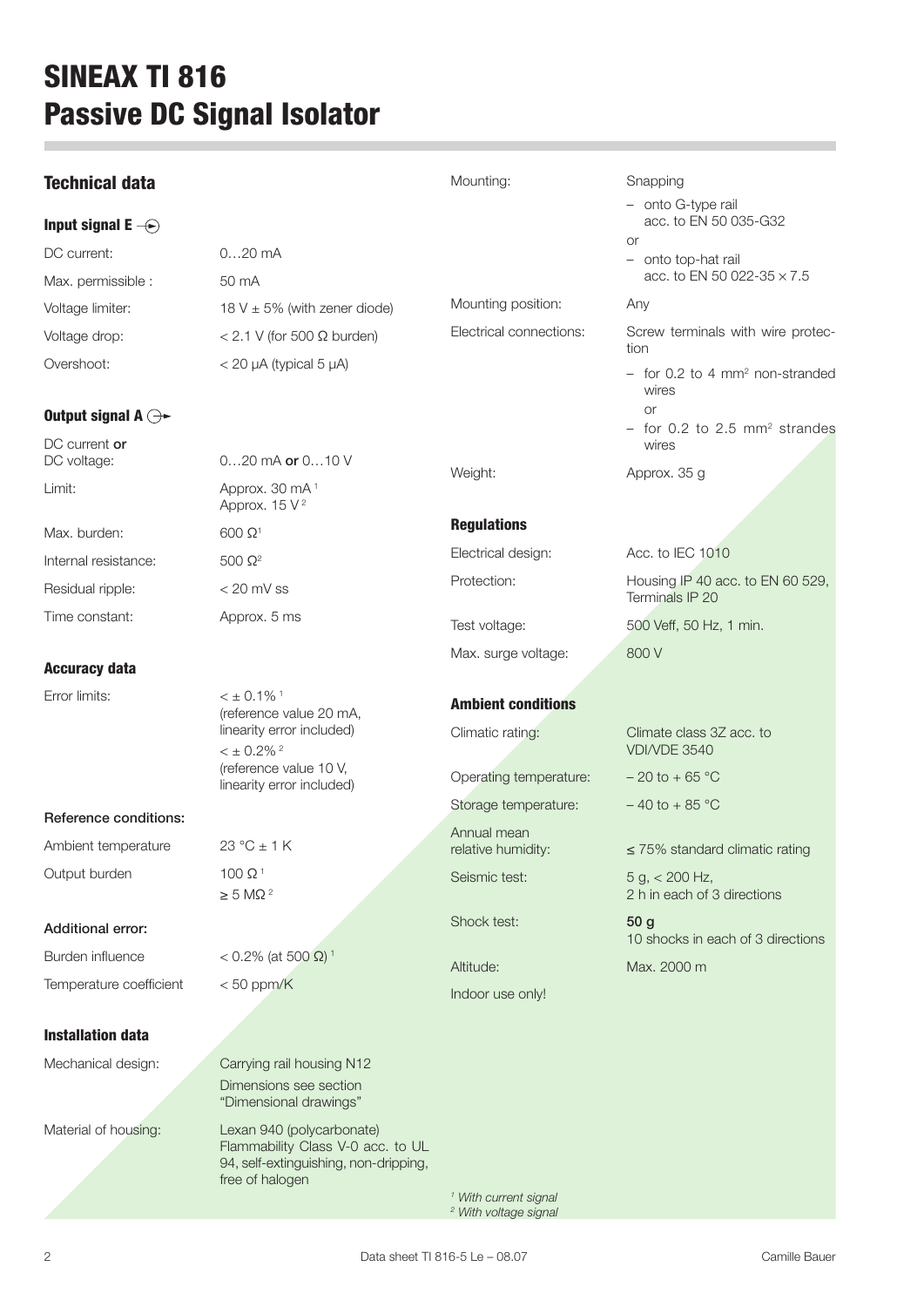#### Table 1: Versions (stock)

There are two versions of the DC signal isolator SINEAX TI 816 both of which are available ex stock. Quoting the order No. is sufficient when ordering:

| Description                                                                | Output signal A | Order Code   | Order No. |
|----------------------------------------------------------------------------|-----------------|--------------|-----------|
| Passive DC signal isolator<br>input signal E: 020 mA,                      | $020$ mA        | $816 - 5110$ | 990 722   |
| with 1 isolation and transmission channel,<br>in carrying rail housing N12 | 010V            | $816 - 5111$ | 994 089   |

#### Table 2: Electromagnetic compatibility

Reference was made to the general standards EN 50 081-2 and EN 50 082-2

| Conducted interference from the instrument | EN 55 011    | Group 1, Class A                                                   |
|--------------------------------------------|--------------|--------------------------------------------------------------------|
| HF radiation from complete instrument      | EN 55 011    | Group 1, Class A                                                   |
| Electrostatic discharge                    | IEC 1000-4-2 | $\pm$ 8 kV air<br>Direct:<br>$\pm$ 6 kV contact<br>Indirect:       |
| HF field influence on instrument           | IEC 1000-4-3 | 80 MHz1000 MHz: 10 V/m, 80% AM 1 kHz<br>(ITU-frequencies, 3 V/m)   |
| Transient burst via connections            | IEC 1000-4-4 | $\pm$ 2 kV, 5/50 ns, 5 kHz, > 2 min.<br>capacitively coupled       |
| HF interference via connections            | IEC 1000-4-6 | 0.15 to 80 MHz: 10 V, 80% AM 1 kHz<br>$(ITU-free queuencies, 3 V)$ |

The device fulfils the protection requirements of the EMC guidelines (89/336/EWG). The device bears the CE symbol for EMC.

#### Electrical connections



### Standard accessories

1 Operating Instruction each in German, French and English